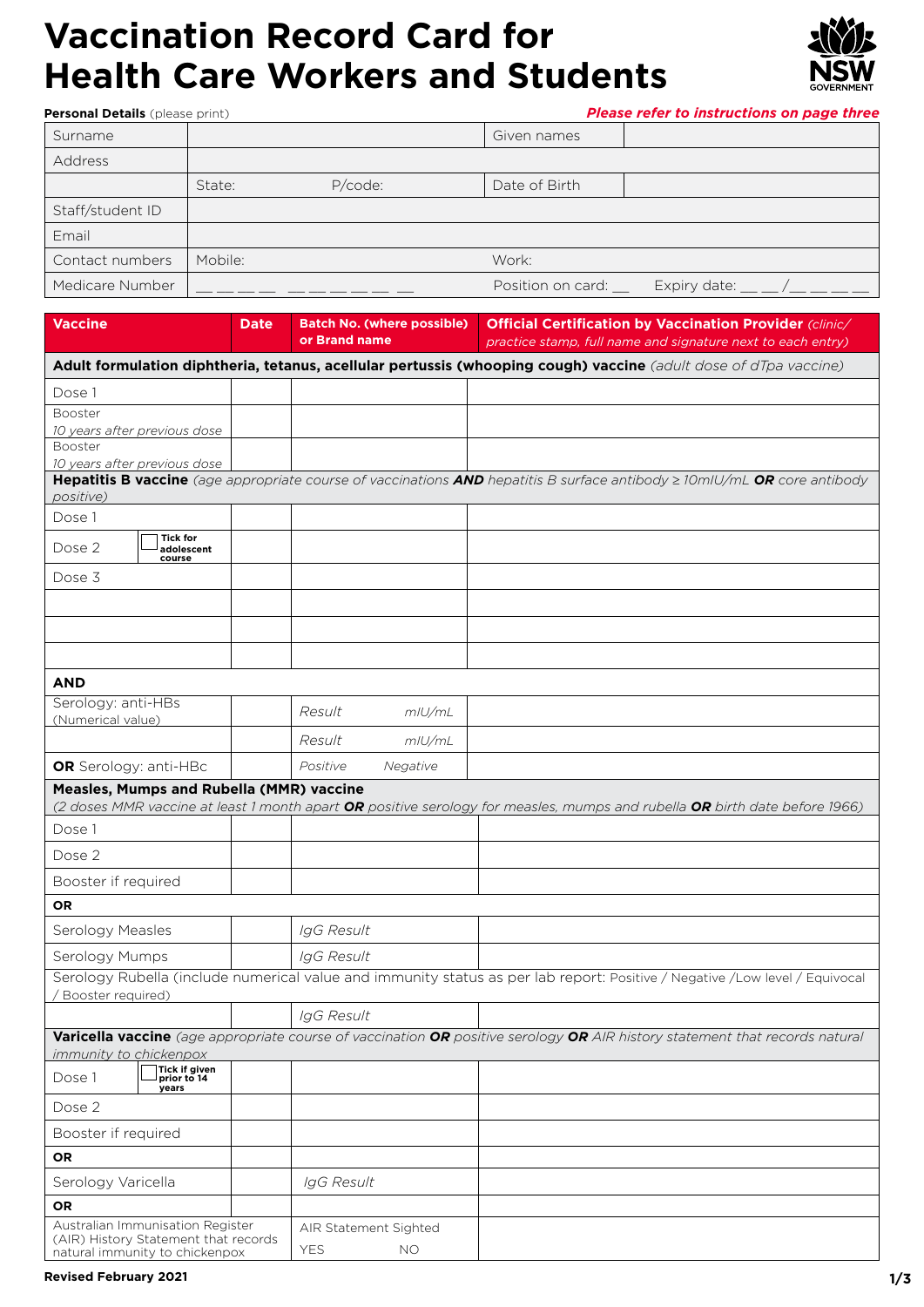# **Vaccination Record Card for Health Care Workers and Students**



**Personal Details** (please print)

| Surname       |         | Given            |  |
|---------------|---------|------------------|--|
| Date of Birth |         | Staff/student ID |  |
| Contact       | Mobile: | Work:            |  |

| <b>Vaccine</b>                                                                            | <b>Date</b> | Batch No. (where possible) or                                                      | <b>Official Certification by Vaccination Provider</b>                                                           |
|-------------------------------------------------------------------------------------------|-------------|------------------------------------------------------------------------------------|-----------------------------------------------------------------------------------------------------------------|
|                                                                                           |             | <b>Brand name</b>                                                                  | (clinic/practice stamp, full name and signature)                                                                |
| care workers)                                                                             |             |                                                                                    | Influenza vaccine (strongly recommended for all health care workers & mandatory for Category A High Risk health |
|                                                                                           |             |                                                                                    |                                                                                                                 |
|                                                                                           |             |                                                                                    |                                                                                                                 |
|                                                                                           |             |                                                                                    |                                                                                                                 |
|                                                                                           |             |                                                                                    |                                                                                                                 |
|                                                                                           |             |                                                                                    |                                                                                                                 |
|                                                                                           |             |                                                                                    |                                                                                                                 |
|                                                                                           |             |                                                                                    |                                                                                                                 |
|                                                                                           |             |                                                                                    |                                                                                                                 |
|                                                                                           |             |                                                                                    |                                                                                                                 |
|                                                                                           |             |                                                                                    |                                                                                                                 |
| <b>TB Screening</b>                                                                       | <b>Date</b> | <b>Batch No. or Result</b>                                                         | <b>Assessed by/Given by/Read by</b><br>(clinic/practice stamp, full name and signature)                         |
| <b>Requires TB screening?</b>                                                             |             | <b>Yes</b><br>No                                                                   |                                                                                                                 |
| <b>History of BCG</b>                                                                     |             | No<br><b>Yes</b>                                                                   |                                                                                                                 |
|                                                                                           |             |                                                                                    | Interferon Gamma Release Assay (IGRA) - GP or TB Service/Chest Clinic (circle correct response)                 |
| <b>IGRA</b>                                                                               |             | Positive Indeterminate Negative                                                    |                                                                                                                 |
| <b>IGRA</b>                                                                               |             | Positive Indeterminate Negative                                                    |                                                                                                                 |
| Tuberculin Skin Test (TST) - TB Service/Chest Clinic                                      |             |                                                                                    |                                                                                                                 |
| <b>TST Administration</b>                                                                 |             |                                                                                    |                                                                                                                 |
| <b>TST Reading</b>                                                                        |             | Induration<br>mm                                                                   |                                                                                                                 |
| <b>TST Administration</b>                                                                 |             |                                                                                    |                                                                                                                 |
| <b>TST Reading</b>                                                                        |             | Induration<br>mm                                                                   |                                                                                                                 |
| Referral to TB Service/<br><b>Chest Clinic for TB Clinical</b><br><b>Review required?</b> |             | No.<br><b>Yes</b>                                                                  |                                                                                                                 |
| <b>TB Clinical Review</b>                                                                 |             |                                                                                    |                                                                                                                 |
| Chest X-ray                                                                               |             |                                                                                    |                                                                                                                 |
| Other                                                                                     |             |                                                                                    |                                                                                                                 |
|                                                                                           |             |                                                                                    |                                                                                                                 |
|                                                                                           |             |                                                                                    |                                                                                                                 |
|                                                                                           |             | TB Compliance - TB Service/Chest Clinic or OASV Assessor (circle correct response) |                                                                                                                 |
| TB Compliance<br>Assessment                                                               |             | Compliant<br>Temporary Compliance<br>Non-compliant                                 |                                                                                                                 |
| TB Compliance<br>Assessment                                                               |             | Compliant<br>Temporary Compliance<br>Non-compliant                                 |                                                                                                                 |